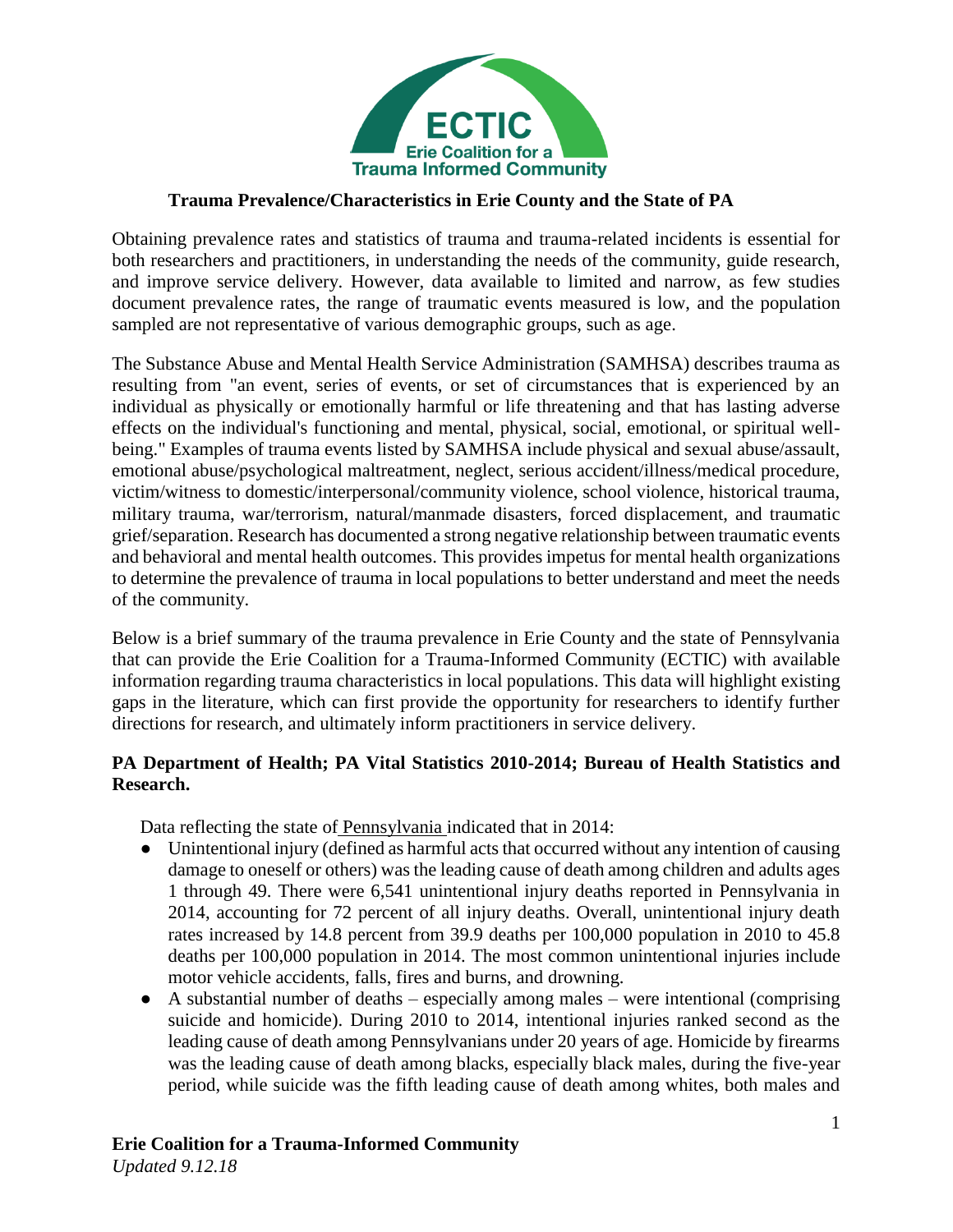females. Firearms were the most common mechanism of suicide and homicide, especially among males, during 2010 to 2014.

- In 2014, Pennsylvania hospitals reported 129,368 discharges of residents with injuryrelated admissions, corresponding to an average of 354 discharged persons per day.
- Almost half of all injury hospitalizations were to the elderly, age 70 and older, highlighting the prevalence of injuries, especially falls, among this group.
- Total charges for hospitalized injury discharges in Pennsylvania in 2014 exceeded \$8.30 billion. Over half of these charges (\$4.49 billion) were billed to Medicare.
- Every 4 minutes, a Pennsylvania resident entered hospital care due to a preventable injury in 2014. The leading causes of hospitalized injury in 2014 were falls, poisonings and motor vehicle accidents. Over 89 percent of hospitalized injuries were reported as unintentional. One group with very high injury hospitalization rates were persons aged 85 and older. Overall, injury hospitalization rates decreased by 12 percent from 975.1 hospitalizations per 100,000 population in 2010 to 857.0 hospitalizations per 100,000 population in 2014.
- This report describes Pennsylvania's injury burden from 2010 to 2014, using vital statistics from Pennsylvania Vital Records and Hospital Discharge Data (HDD) compiled by the Pennsylvania Health Care Cost Containment Council (PHC4).
- Readers and users of this report should use caution when interpreting many of the findings in it because of incomplete E-coding and the injury definition used. Relative rates, or the magnitude of differences within each table, are useful and valid for comparisons. However, absolute numbers may not always reflect the exact quantitative burden on Pennsylvania's population. Confidence intervals and significance test results have been provided throughout to assist with data interpretation. For more background on how rates were calculated and compared, please see the Technical Notes of the "Injury Deaths and Hospitalizations in Pennsylvania" available at health.pa.gov.

# **PA Department of Health; Injuries in PA; Violence and Injury Prevention Program (2014)**

Data reflecting the county of Erie indicated that in 2014:

- 286 people (10.18%) individuals were hospitalized due to self-inflicted injuries. 107 people (3.8%) were hospitalized due to being assaulted
- Other causes of hospitalization included fire (26 people; .93%), firearms (20; .71%), struck (99; 3.52%), suffocation (35; 1.25%), motor vehicle occupant (124; 4.41%), motorcycle (41; 1.46%), and pedestrian (13; .46%).
- Of the people whom were hospitalized, 97.51% of cases were non-fatal (2739 people), whereas 70 were fatal (2.49%).

## **PA Department of Health; Adverse Childhood Experience; 2010 Behavioral Risk Factor Surveillance System**

Data reflecting the state of Pennsylvania indicated that in 2014:

- 16% of participants lived with someone who was depressed, mentally ill, or suicidal
- 20% of participants lived with someone who had a drinking problem
- 10% of participants lived with someone who used illegal street drugs or abused prescription medicine
- 6% of participants lived with someone who served time or was sentenced to serve time

## **Erie Coalition for a Trauma-Informed Community**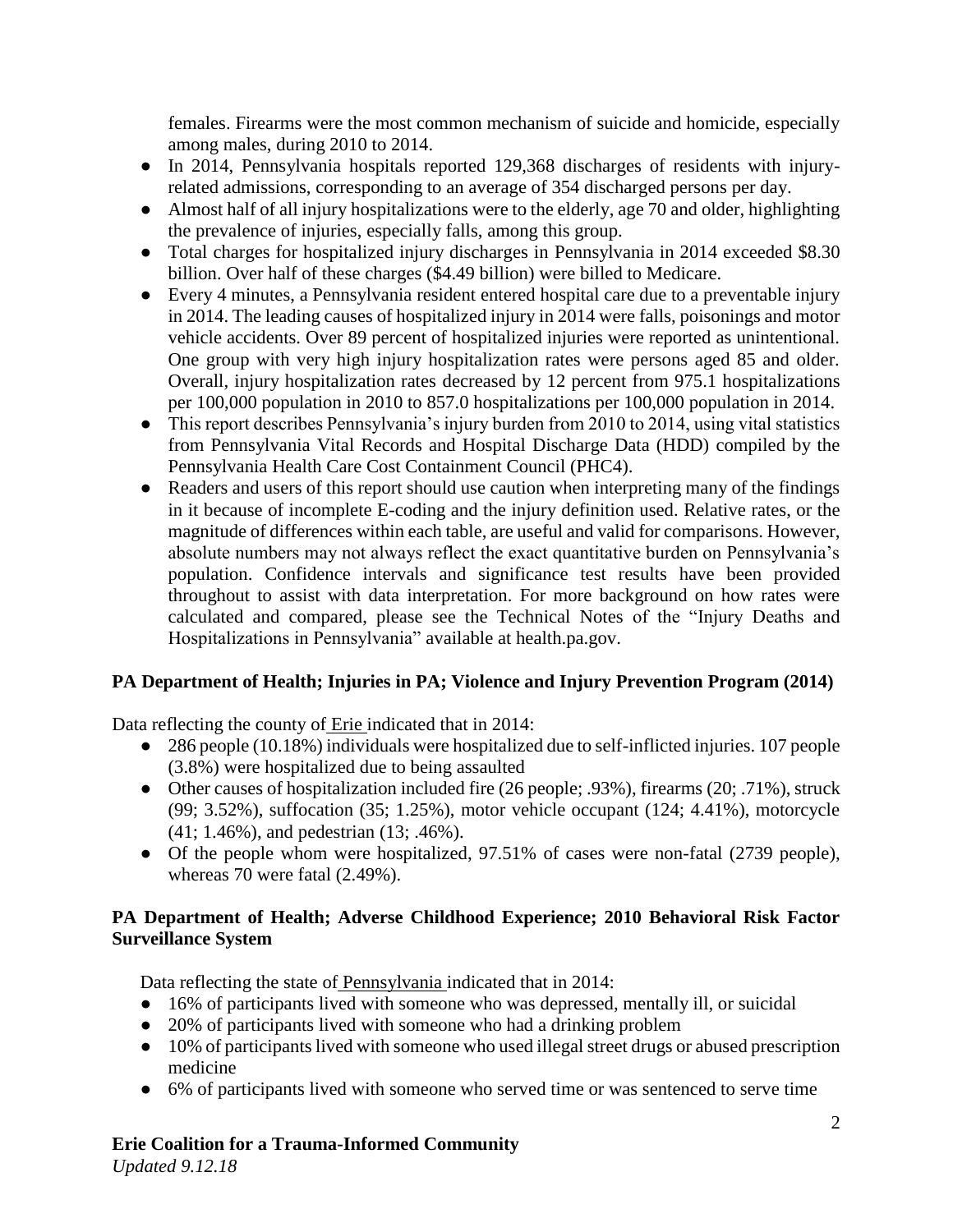- 24% of participants' parents were separated or divorced
- 15% of participants witnessed domestic violence at least once
- 15% of participants' parents physically hurt them at least once
- 32% of participants' parents swore, insulted, or put them down at least once
- 9% of participants were touched sexually at least once by an adult or someone at least 5 years older
- 6% of participants were forced by an adult or someone at least 5 years older to touch them sexually
- 4% of participants were forced by an adult or someone at least 5 years older to have sex with them
- 15% of participants experienced physical abuse
- 29% of participants experienced physical and verbal abuse

## **Healthy People 2020 (All data between 2010-2014)**

- Between 2010-2014, the rate of teen pregnancy (for females ages 15-17) in Erie county was 17.9 per 1000 females; in PA it was 17.2 per 1000 females.
- 3 people per 1000 people above age 13 have AIDS in Erie; 7.3 across all counties in PA on average
- Erie homicide rate is 4.1 per 100,000 people; PA homicide rate is 5.5 per 100,000
- Firearm related death rate is 9.7 per 100,000 people in Erie; 10.7 per 100,000 in PA
- Maltreatment of kids under 18, in Erie it is  $16.8$  per 1000 children  $(1.6)$ ; 10.8  $(1.08)$  in PA
- Infant mortality rate in Erie is 6.5 per 1000 (under age of 1); in PA it is 6.7 per 1000
- Child death rate for children ages 1-4
	- Erie 36.3 per 100k children
	- PA 22.2 per 100k children
- Child death rate for children 5-9
	- Erie 11.8 per 100k children
	- PA 10.5 per 100k children
- Child death rate for children 10-14
	- Erie statistically insignificant
	- PA 11.8 per 100k
- Child death rate for children 15-19
	- Erie 39.8 per 100k children
	- PA 46.7 per 100k children
- Young adult 20-24
	- $\circ$  Erie 83 per 100 $k$
	- PA 97.4 per 100k
- Suicide rate
	- Erie 14.3 per 100k
	- $\circ$  PA 12.6 per 100k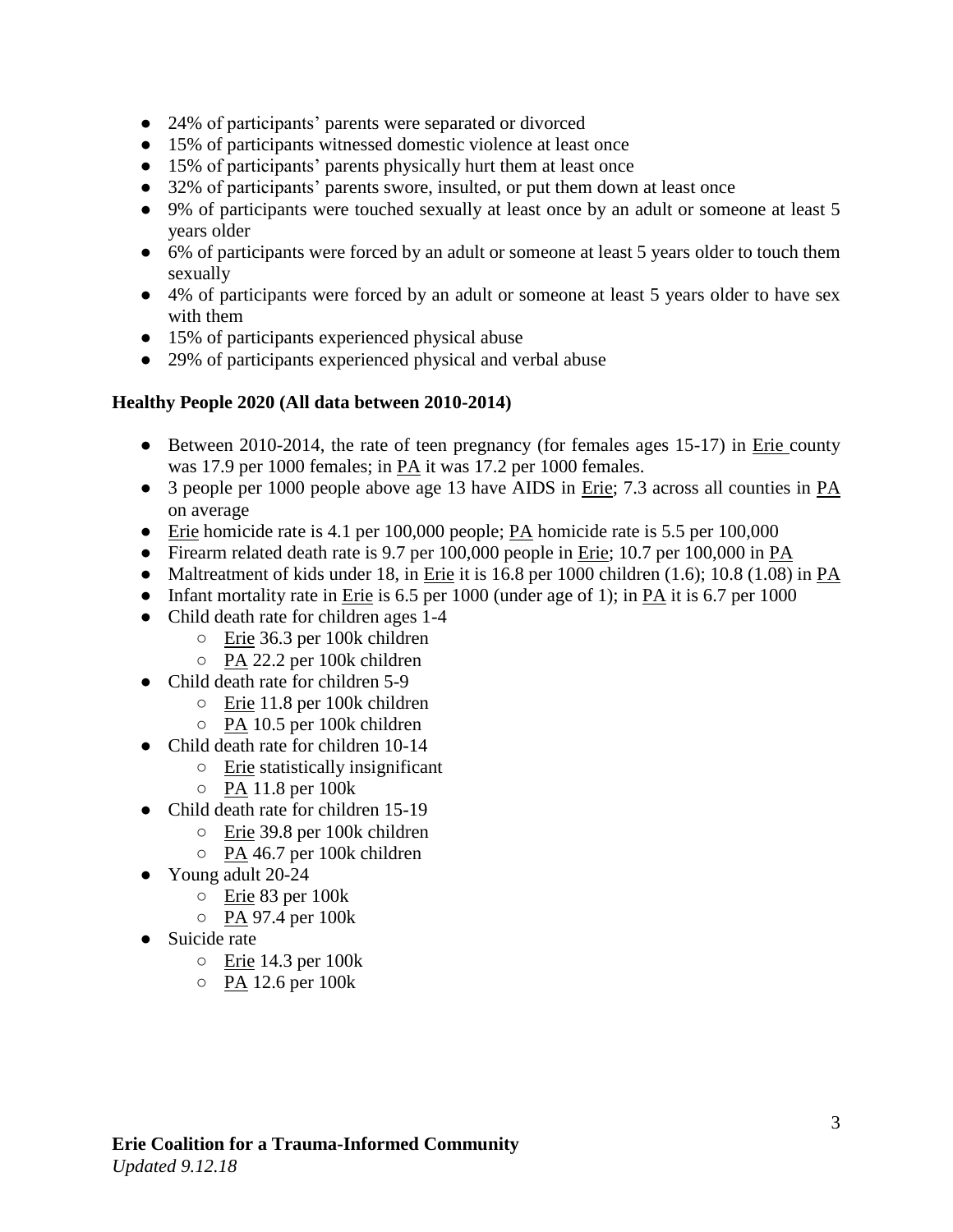# **Erie County Profile Report: PA Youth Survey (2015)**

Data reflecting the county of **Erie** indicated that in 2014:

 *Substance Use*

- 9.8% of students used marijuana in the past 30 days (9.4% at state level)
- 18.9% of students used marijuana in lifetime (17.5% at state level)
- 1.4% of students used inhalants in the past 30 days (1.3% at state level)
- 5.2% of students used inhalants in lifetime (4.5% at state level)
- 1.4% of students used over-the-counter drugs to get high in the past 30 days (1.4% at state level)
- 3.7% of students used over-the-counter drugs to get high in lifetime (4.0% at state level)
- 0.4% of students used cocaine in the past 30 days (0.3% at state level)
- 0.2% of students used crack in the past 30 days (0.1% at state level)
- 0.1% of students used heroin in the past 30 days (0.2% at state level)
- $\bullet$  0.6% of students used hallucinogens in the past 30 days (0.6% at state level)
- 0.8% of students used synthetic drugs in the past 30 days (0.6% at state level)

## *School violence*

- 23.2% of students reported being threatened with violent behavior at school (20.3% at state level)
- 8.8% of students reported being attacked at school (8.4% at state level)
- 4.6% of students reported being threatened with a weapon at school (4% at state level)
- 2.1% of students reported being attacked with a weapon at school (1.6% at state level)

#### *Abuse*

- 25.6% of students experienced physical injury by another person in the past 12 months (24% at state level)
- 29.2% of students experienced threats by another person in the past 12 months (26.7% at state level)
- 57.5% students experienced emotional abuse by another person in the past 12 months (60.3% at state level)
- 10.6% of students experienced isolation from friends and family in the past 12 months (12% at state level)

## *Self-harm and Suicide*

- 18.1% of students had engaged in self-harm in the past 12 months (15.1% at state level)
- 13.8% of students had planned suicide in the past 12 months (12.7% at state level)
- 11.5% of students had attempted suicide in the past 12 months (9.5% at state level)
- 2.9% of students needed medical treatment for suicide attempt in the past 12 months (2.3% at state level)

## *Environmental*

- 5.4% of students experienced homeless in the past 12 months (3.9% at state level)
- 7.4% of students experienced parental separation in the past 12 months (6.3% at state level)
- 44% of students experienced death of a friend or a family member in the past 12 months (40.3% at state level)

## **Erie Coalition for a Trauma-Informed Community**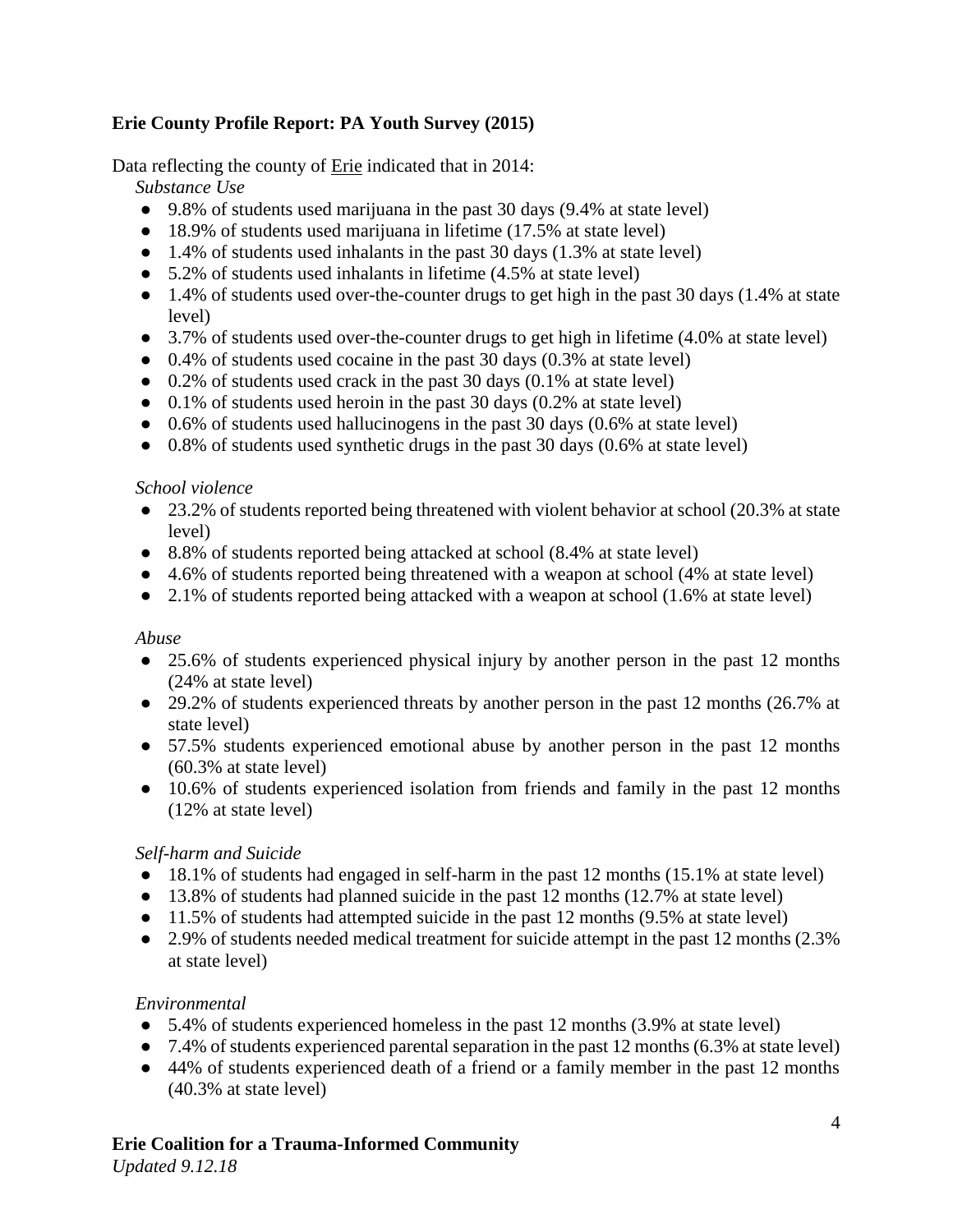● 9% of students skipped a meal because of family finances in the past 12 months (6.6% at state level)

## **The Annual Child Protective Services Report for PA (2016)**

- 4,597 of 44,359 child abuse reports were substantiated in Pennsylvania
- 1.7 out of 1000 children have a substantiated child abuse claim in Pennsylvania
- 6 out of 80 suspected cases are substantiated reports of repeated abuse in Pennsylvania
- Substantiated reports by gender in Pennsylvania was 51.1% female and 48.9% males
- 5,338 reports made to general protective services, of which 3,438 were screened out (primarily because the referral did not allege abuse) in Erie
- Of the 1,255 valid reports of child abuse, 1,231 were evaluated and 94 reports of child abuse were substantiated in Erie

## **PA Dept of Health; Health Information (2014)**

• 1,036 children under the age of 18 were maltreated in Erie county

### **All Aboard: Consolidated Grant Program to Address Children and Youth Experiencing Domestic and Sexual Assault and Engage Men and Boys as Allies Needs Assessment (2018) Melanie D. Hetzel-Riggin, Ph.D.**

### *Child Abuse*

- For Erie County, in 2013, there were 902 total reports of child abuse, including 58 suspected re-abuse cases, with 114 (12.6%) of these reports substantiated compared with 900 total reports in 2012 and 84 (9.3%) substantiated.
- For Pennsylvania, there were 26,944 total reports of child abuse in 2013, including 1,500 suspected re-abuse cases, with 3,425 (12.7%) substantiated compared with 26,664 total reports in 2012 and 3,565 (13.4%) of these substantiated.
- In 2016, there were 1,231 reports of child abuse in Erie County; 94 were substantiated.

#### *Crime*

• In 2015, the total crime index for <u>Erie County</u> was 6,403, or 2,305 crimes per 100,000 population. Of these, 655 were violent crimes, 5,748 property crimes, 11 murder, 94 rape/sexual assault, 172 robbery, 378 aggravated assault, 1,236 burglary, 4,290 larceny theft, 184 motor vehicle theft, and 38 arson. Total number of criminal offenses for 2015 was 13,941, of which 2,306 were other assaults, 269 were sex offenses, and 112 were family offenses.

#### *School*

- In the past twelve months (2017), 23.2% of students in Erie County reported being threatened with violent behavior on school property (compared to 20.3% at the state of Pennsylvania level).
- In the past twelve months (2017), 8.8% of students in Erie County reported having actually been attacked on school property (2.1% reported being attacked with weapons).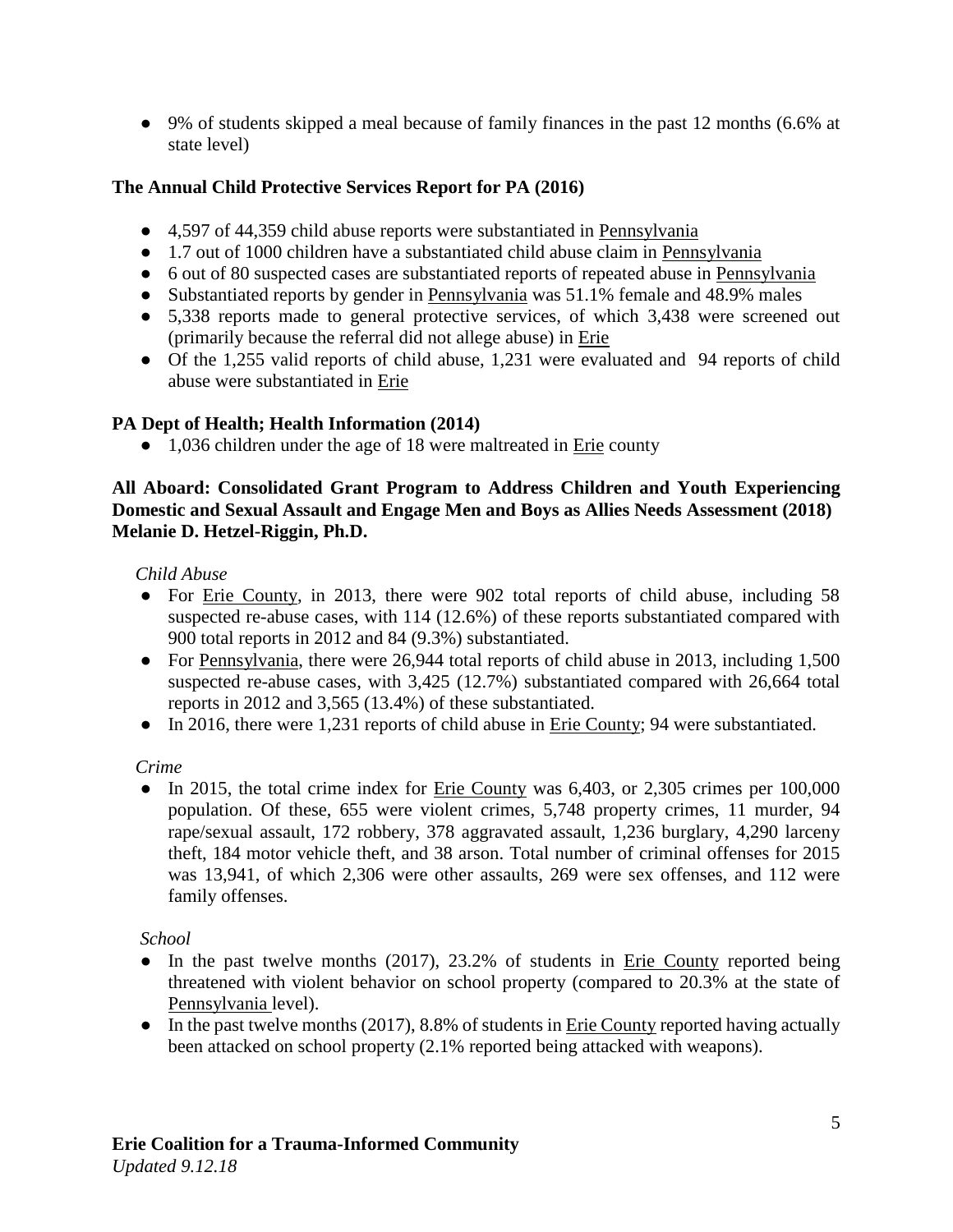## **Erie County Maternal, Infant, & Child Health Report, 2011-2013. Erie County Department of Health**

- From 2011-2013, there were a total of 66 resident infant deaths in Erie County, with a corresponding infant mortality rate of 6.9 deaths per 1,000 live births.
- In Pennsylvania, the infant mortality rate is 6.7 deaths per 1,000 live births.

## **Erie County Community Health Needs Assessment** (**2015)**

## *Crime*

- In Pennsylvania, crimes are reported by type of offense. Part I offenses include manslaughter by negligence and Crime Index offenses. Crime Index offenses are more serious and include murder and non-negligent manslaughter, forcible rape, robbery, aggravated assault, burglary, larceny-theft, motor vehicle theft, and arson.
- Rates of crime are higher for Erie County compared with the state of PA.
- $\bullet$  In 2013, there were 20,306 actual crimes of all types (21,832 for 2012) reported to the Pennsylvania Uniform Crime Reporting (UCR) Program for Erie County. Of these, 7,430 were confirmed Crime Index offenses with a rate of 2,649 per 100,000 population and included 2,131 arrests while 12,876 were Part II offenses with a rate of 4,591 and included 7,065 arrests.
- For Erie City, there were 3,689 Crime Index offenses reported for a rate of 3,659 and 6,047 Part II offenses reported for a rate of 5,998.
- For Pennsylvania, 878,971 actual crimes of all types (917,029 for 2012) were reported to the UCR in 2013. Of these, 306,917 were confirmed Crime Index offenses with a rate of 2,402 per 100,000 population and included 88,188 arrests while 572,036 were Part II offenses with a rate of 4,478 and 352,493 arrests.

# *Child abuse*

- In 2013, there were 902 total reports of child abuse, including 58 suspected re-abuse cases, in Erie County with 114 (12.6%) of these reports substantiated compared with 900 total reports in 2012 and 84 (9.3%) substantiated.
- For Pennsylvania, there were 26,944 total reports of child abuse in 2013, including 1,500 suspected re-abuse cases, with 3,425 (12.7%) substantiated compared with 26,664 total reports in 2012 and 3,565 (13.4%) of these substantiated.

# *Sources for Crime and Child Abuse*

- Pennsylvania Crime Reporting System Reports. Retrieved from http://www.paucrs.pa.gov/UCR/Reporting/RptMain.asp
- Unified Erie. Retrieved from http://www.unifiederie.org/
- Pennsylvania Department of Human Services, Child Welfare Services, Child Abuse Reports. Retrieved from <http://www.dhs.state.pa.us/forchildren/childwelfareservices/>

## *Hospitalization*

• In 2013, there were a total of 2,932 hospitalizations due to injury in Erie County (Table 6). Most of these hospitalizations were the result of unintentional injuries (accidents). Overall,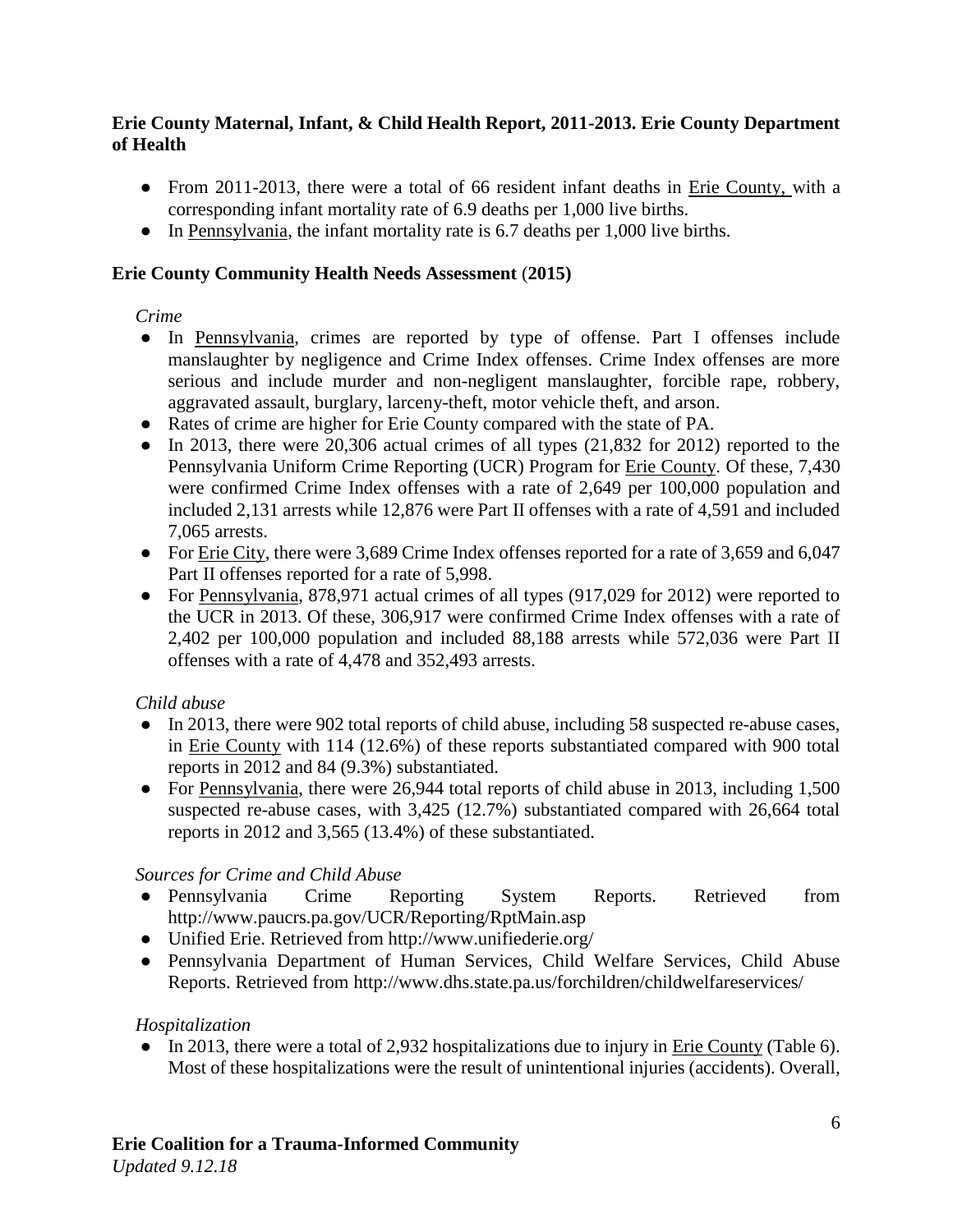2,265 (77.3%) were due to accidents, 363 (12.4%) were self-inflicted injuries, 85 (2.9%) were assault injuries, and 219 (7.5%) were classified as undetermined injuries.

### *Mental Health*

- Based on the Behavioral Risk Factor Surveillance Survey (BRFSS), the self-reported percentage of Erie County adults aged 18 and above who were ever told they had a depressive disorder was 21% in 2011-2013 compared to 19% in 2011.
- This is higher than  $PA$  at 18% (2011-2013).
- Based on the BRFSS, the self-reported percentage of Erie County adults aged 18 and above who were ever told they had an anxiety disorder was 17% in 2011.

### **Conclusion**

Data associated with trauma prevalence in Erie County and the wider state of Pennsylvania was mainly extracted from existing databases, such as death certificates from the department of health, discharge data from hospitals, national census, and the PA ChildLine from department of human services. Other data sources include telephone and paper surveys in school and community settings. The majority of the data are cross-sectional rather than longitudinal. For longitudinal data, attrition rate was not provided. Furthermore, little information was provided on the demographic statistics (e.g., age, sex, race, socioeconomic status) of the sample population.

The range of traumatic events captured in existing studies/reports of trauma prevalence in Erie County and the wider state of Pennsylvania is relatively narrow. They include serious accident/illness/medical procedure, traumatic grief/separation, physical and sexual abuse/assault, emotional abuse/psychological maltreatment, neglect, and school violence. There was little, if any, information provided on other traumatic events listed by SAMHSA, such as victim/witness to domestic/interpersonal/community violence, historical trauma, military trauma, war/terrorism, natural/manmade disasters, and forced displacement. Most of the studies/reports focused mainly on two to three types of traumatic events. The operational definitions of certain traumatic events are relatively broad (e.g., child abuse). At the same time, the operational definitions of certain traumatic events vary across studies/reports (e.g., experienced emotional abuse by another person vs. parents swore, insulted, or put them down at least once). Additionally, there are relatively limited statistics available for adult populations outside of vital statistics. Information about trauma exposure in adult populations remains limited. Overall, this suggests a need for a more comprehensive assessment of trauma prevalence across different demographic groups in Erie County and the wider state of Pennsylvania. Furthermore, these demographic characteristics should be cross references with that of the greater population to assess whether certain demographic groups are over/under represented (such as gender, ethnicity, sexual orientation, disability, and age).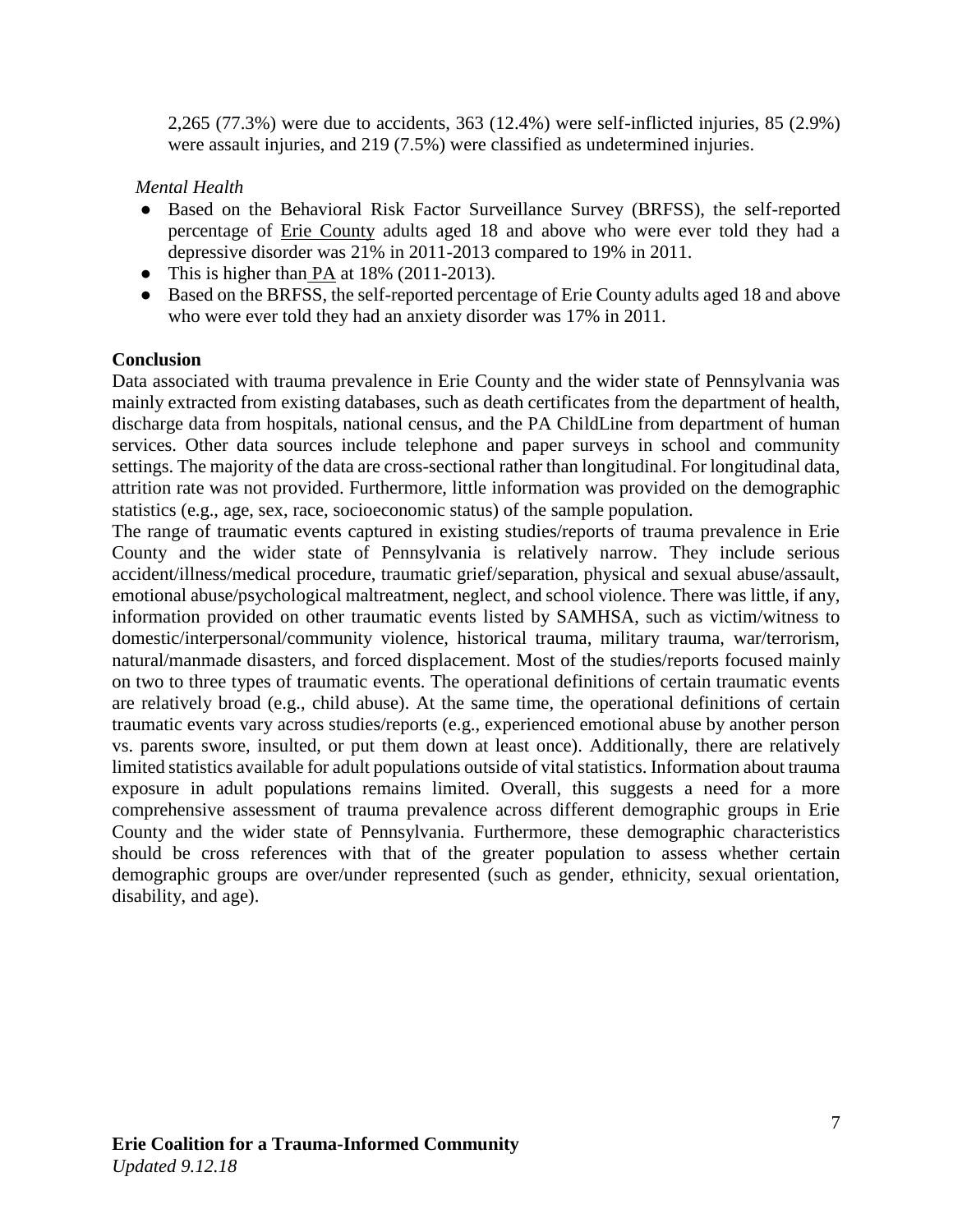#### **Appendix A**

## **Centers for Disease Control and Prevention, National Center for Chronic Disease Prevention and Health Promotion, Division of Population Health. BRFSS Prevalence & Trends Data 2015. [https://www.cdc.gov/brfss/brfssprevalence/.](https://www.cdc.gov/brfss/brfssprevalence/)**

The Behavioral Risk Factor Surveillance Survey (BRFSS) is a telephone-based health survey (including both cell phones and landlines) of adults age 18 and above that began in 1984, initiated by the CDC. It is administered nationally, statewide, and regionally. Surveyed topics focus on health care access, health conditions, risk behaviors, and preventive health practices.

### **PA Department of Health; PA Vital Statistics 2010-2014; Bureau of Health Statistics and Research. Combined\_Injury\_Report\_2010-2014**

These data were provided by the Division of Health Informatics, Pennsylvania Department of Health. The Department specifically disclaims responsibility for any analyses, interpretations or conclusions. Pennsylvania's Certificate of Death is the source document for the injury mortality data in this report. Conflicting or incomplete information is handled with a query program, which follows up with funeral directors, physicians, and hospital personnel. The National Center for Health Statistics (NCHS) monitors Pennsylvania's coding of statistical data on death certificates. A 0.5% sample of death records coded and submitted monthly by the state is used as a quality control mechanism by NCHS.

#### **PA Department of Health; Injuries in PA; Violence and Injury Prevention Program (2014)**

Information provided by the Bureau of Health Promotion and Risk Reduction; Division of Health Risk Reduction. [http://www.health.pa.gov/.](http://www.health.pa.gov/) These data were from the 2014 Statewide hospital discharge data compiled by PA Healthcare Cost Containment Council. They represent all 2014 hospital discharges in acute care hospitals due to injuries to PA residents. Limitations of data include coders inconsistent use of E code field with multiple discharges and missing or out of range data.

### **PA Department of Health; Adverse Childhood Experience; 2010 Behavioral Risk Factor Surveillance System**

In 2014, an 11 question Adverse Childhood Experience (ACE) module was included for Pennsylvania in the Centers for Disease Control and Prevention's Behavioral Risk Factor Surveillance System (BRFSS) survey. BRFSS data can be found through the Pennsylvania Department of Health's Enterprise Data Dissemination Informatics Exchange (EDDIE). The Adverse Childhood Report (PDF) and Poster (PDF) briefly summarize the data.

For additional reports on violence and injury topics, or for information on violence and injury prevention at the PA Department of Health, please visit the home page for Violence and Injury Prevention.

#### **Healthy People 2020 (All data between 2010-2014)**

Healthy People 2020 (HP2020) is a set of goals and objectives with 10 year targets designed to guide national health promotion and disease prevention efforts in order to improve the health of all Americans. The Department's Division of Health Informatics provides statistics to assist in the monitoring of progress of these objectives at the state and county level. For each measurable objective, an Operational Definition describes the methodology for assessing progress. The

### **Erie Coalition for a Trauma-Informed Community**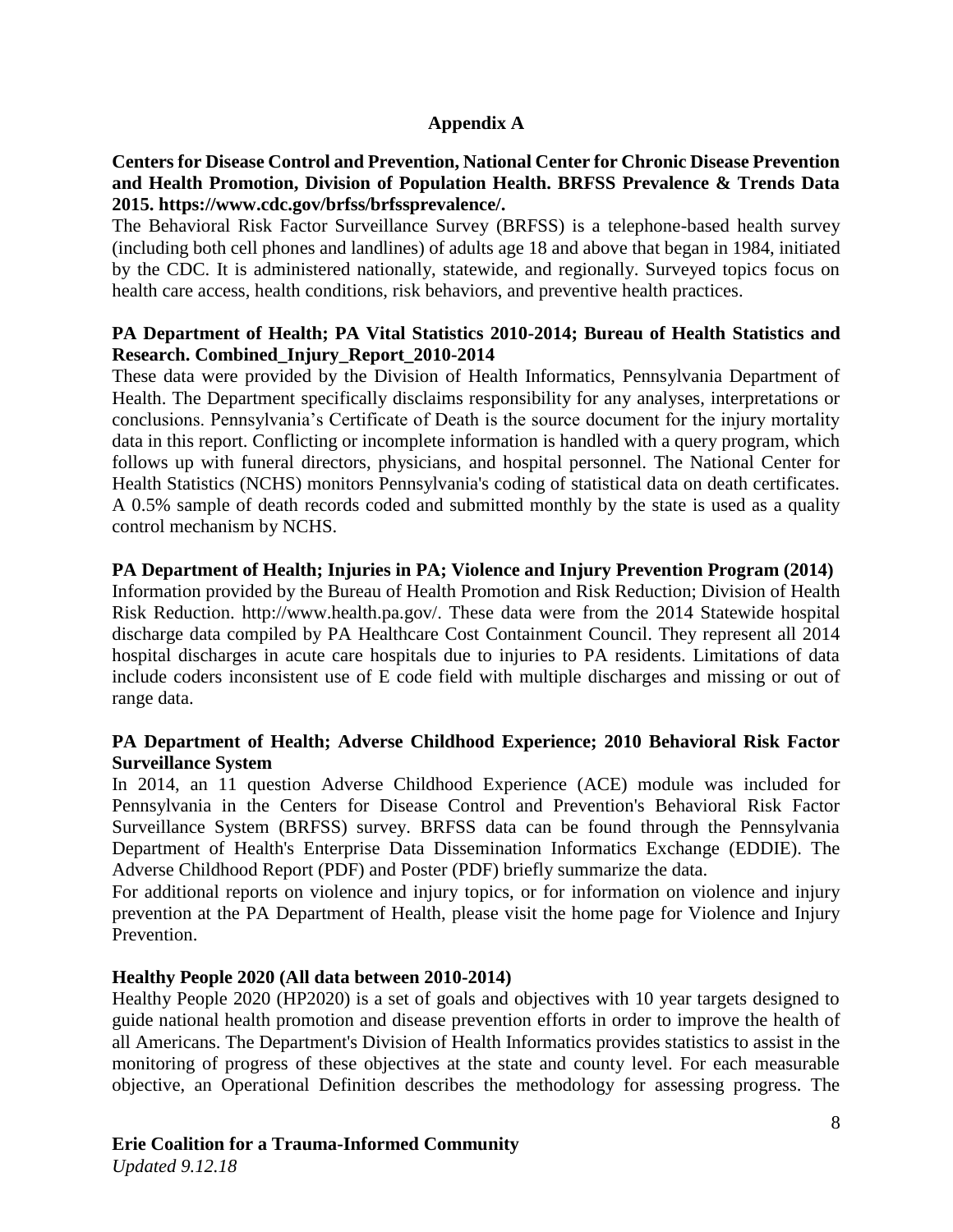Operational Definition defines the measure and includes information about the data source, baseline details (numerator, denominator, and questions used to collect the data), target, targetsetting method, and other relevant items. If, over time, the changes are made to the data or any of the components related to assessing progress, the data and/or operational definition will be updated to reflect the revisions.

The data used to track most population-based Healthy People 2020 objectives are derived from either a national census of events (for example, the National Vital Statistics System) or from nationally representative sample surveys (for example, the National Health Interview Survey).

# **Erie County Profile Report: PA Youth Survey (2015)**

The Pennsylvania Youth Survey (PAYS) is conducted every other year in PA since 1989. It surveys students in public, parochial, private, and charter schools in grades 6, 8, 10, and 12 about their knowledge, attitudes, and behaviors. This survey was taken by 229,845 public and private school students in PA in Fall 2015 (out of 308,217 possible students). After data cleaning, 216,916 surveys remained and were analyzed. A representative sample of schools was selected and offered the survey using stratified random sampling with random starts. The sample frame included 253 schools and ultimately 175 schools participated. The sample was also weighted, to be reflective of the population and correct for response bias. There were nearly an equal number of males and females that completed the survey (50.3% male). In addition, 90.4% of the sample was non-Hispanic and 72.8% was White.

## **The Annual Child Protective Services Report for PA (2016)**

The following statistics are derived from data reported from The Department of Human Services on the reports made to PA ChildLine and protective services between January 1, 2016 and December 31, 2016.

## **PA Dept of Health; Health Information (2014)**

Lack of information on methodology

## **All Aboard: Consolidated Grant Program to Address Children and Youth Experiencing Domestic and Sexual Assault and Engage Men and Boys as Allies Needs Assessment (2018) Melanie D. Hetzel-Riggin, Ph.D.**

Data Sources:

- Annual Child Protective Services Report: [http://www.dhs.pa.gov/cs/groups/webcontent/documents/report/c\\_260865.pdf](http://www.dhs.pa.gov/cs/groups/webcontent/documents/report/c_260865.pdf)
- Erie County Health Needs Assessment: [https://www.eriecountypa.gov/ecdh/pdfs/2015%20Erie%20County%20Community%20H](https://www.eriecountypa.gov/ecdh/pdfs/2015%20Erie%20County%20Community%20Health%20Needs%20Assessment.pdf) [ealth%20Needs%20Assessment.pdf](https://www.eriecountypa.gov/ecdh/pdfs/2015%20Erie%20County%20Community%20Health%20Needs%20Assessment.pdf)
- Pennsylvania Uniform Crime Reporting:<http://www.paucrs.pa.gov/UCR/ComMain.asp>
- Pennsylvania Youth Survey: [http://www.pccd.pa.gov/Juvenile-Justice/Pages/Pennsylvania-Youth-Survey-](http://www.pccd.pa.gov/Juvenile-Justice/Pages/Pennsylvania-Youth-Survey-(PAYS).aspx) [\(PAYS\).aspx](http://www.pccd.pa.gov/Juvenile-Justice/Pages/Pennsylvania-Youth-Survey-(PAYS).aspx)
- Single Point in Time Survey: [http://www.eriehometeam.org/wp-content/uploads/2012/07/2017-SPIT-report-](http://www.eriehometeam.org/wp-content/uploads/2012/07/2017-SPIT-report-FINAL.pdf)[FINAL.pdf](http://www.eriehometeam.org/wp-content/uploads/2012/07/2017-SPIT-report-FINAL.pdf)
- Unified Erie Community Action Plan:<https://www.unifiederie.org/>

## **Erie Coalition for a Trauma-Informed Community**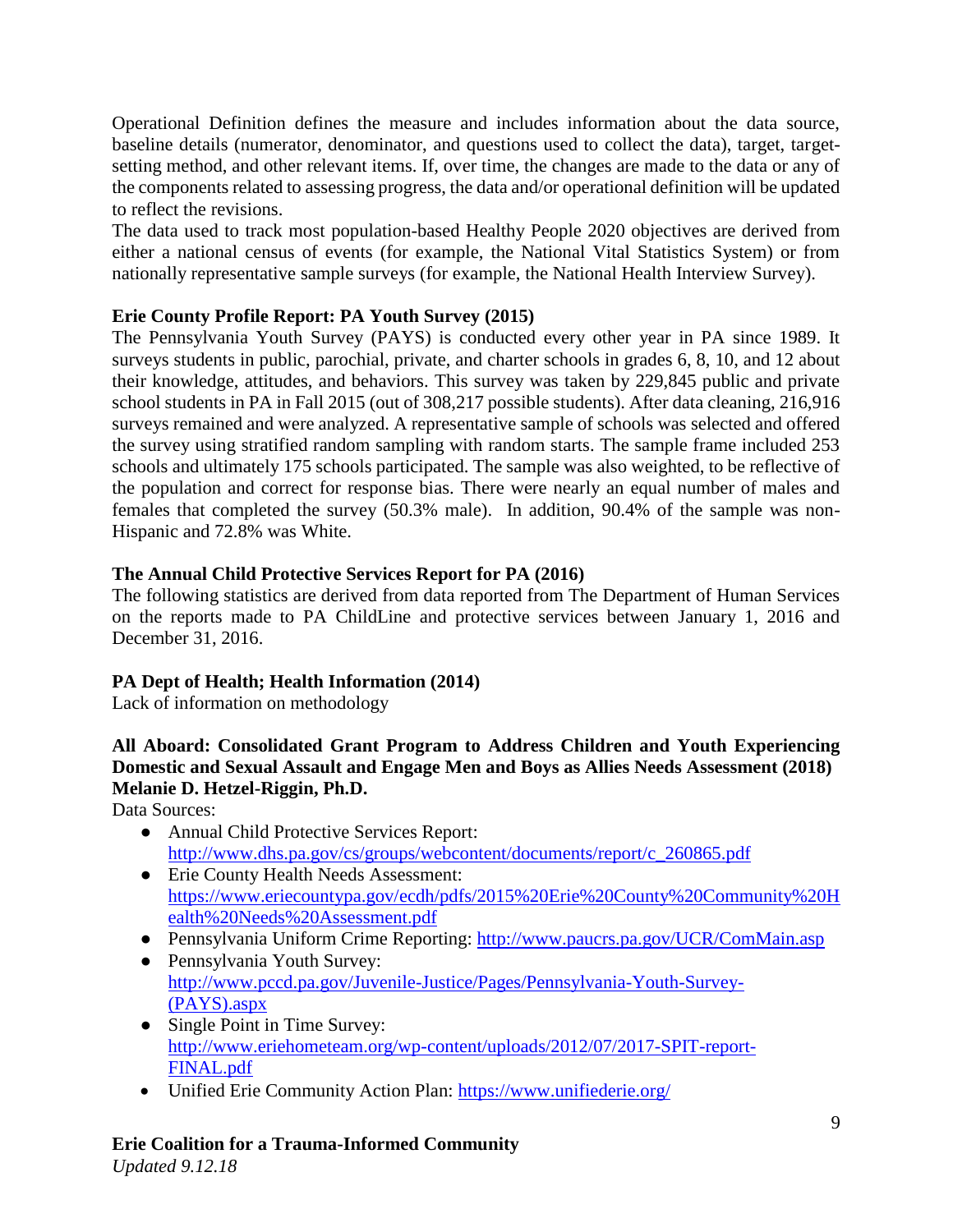• United States Census, American Fact Finder: <https://factfinder.census.gov/faces/nav/jsf/pages/index.xhtml>